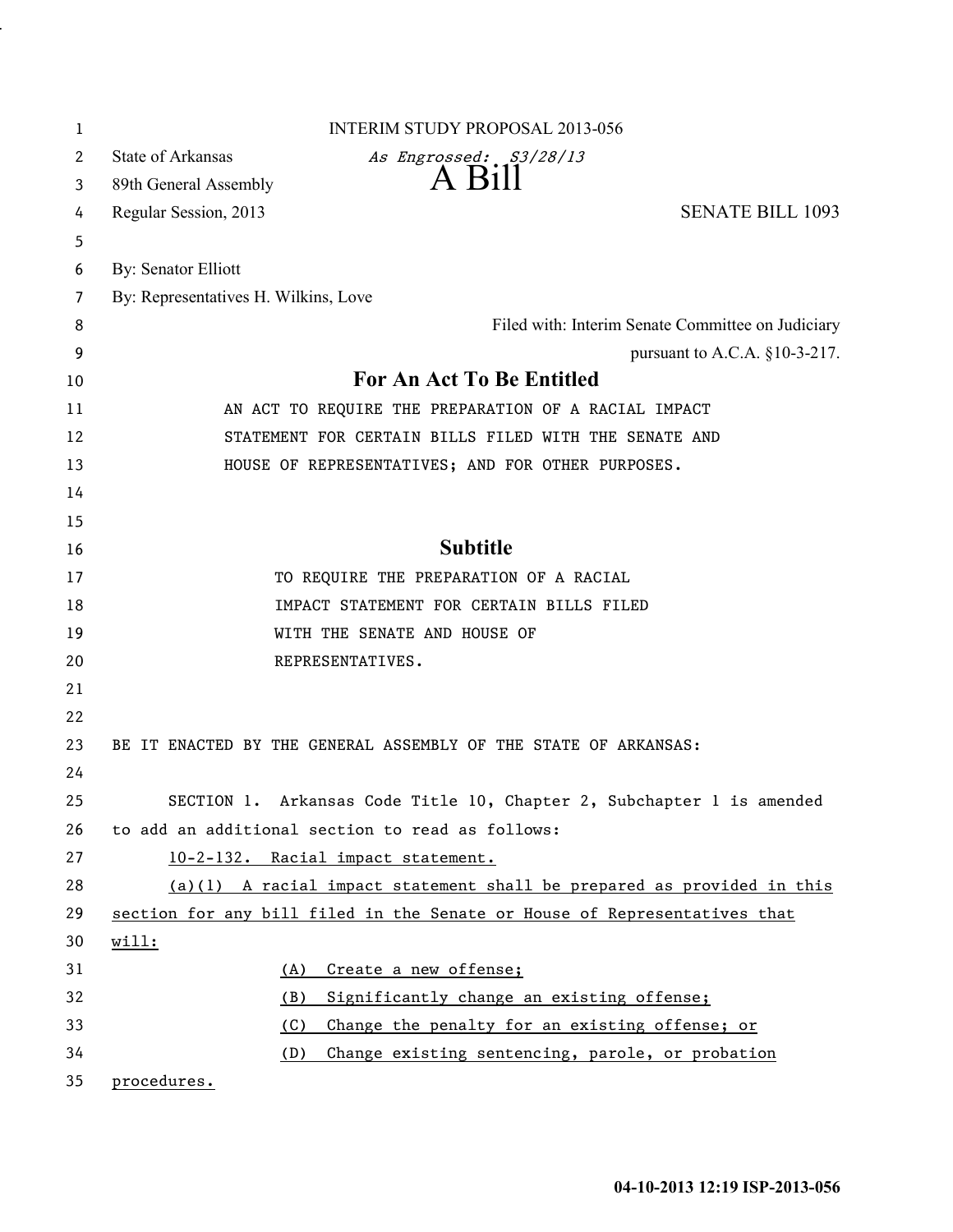| 1  | A racial impact statement shall be prepared and filed with<br>(2)               |
|----|---------------------------------------------------------------------------------|
| 2  | the chair of the committee to which the bill is referred before the bill is     |
| 3  | heard in the committee during a regular, fiscal, or special session of the      |
| 4  | General Assembly.                                                               |
| 5  | (3) If a bill requiring a racial impact statement is amended, a                 |
| 6  | revised racial impact statement shall be prepared for the bill.                 |
| 7  | $(b)(1)(A)$ Except as provided in subdivision $(b)(1)(B)$ of this section,      |
| 8  | the Office of Economic and Tax Policy, with the assistance of the Department    |
| 9  | of Criminal Justice at the University of Arkansas at Little Rock, shall         |
| 10 | prepare the racial impact statement required by this section.                   |
| 11 | The Office of Economic and Tax Policy, with the<br>(B)                          |
| 12 | assistance of the Arkansas Coalition for Juvenile Justice and the Department    |
| 13 | of Criminal Justice at the University of Arkansas at Little Rock, shall         |
| 14 | prepare a racial impact statement for a bill under subdivision $(a)(l)$ of this |
| 15 | section that has an impact on minors.                                           |
| 16 | (2)<br>The racial impact statement shall include without                        |
| 17 | limitation:                                                                     |
| 18 | The estimated number of criminal cases per year that<br>(A)                     |
| 19 | the bill will affect;                                                           |
| 20 | The impact of the bill on a minority as defined in $\S$<br>(B)                  |
| 21 | $1 - 2 - 503;$                                                                  |
| 22 | The impact of the bill upon correctional facilities<br>(C)                      |
| 23 | and services; and                                                               |
| 24 | Other matters deemed relevant to the bill at issue.<br>(D)                      |
| 25 | $(c)(1)(A)$ If a racial impact statement indicates a disparate impact on        |
| 26 | a minority as defined in § 1-2-503, the sponsor of the bill shall consider      |
| 27 | whether the bill may be amended to achieve its purpose with a lessened impact   |
| 28 | on minorities.                                                                  |
| 29 | (B) If a bill is amended to lessen its impact on                                |
| 30 | minorities the sponsor of the bill shall identify in writing, in the bill and   |
| 31 | the racial impact statement, the methodology used to lessen the impact on       |
| 32 | minorities in the amended proposal.                                             |
| 33 | (2) If the sponsor of the bill elects not to amend the bill or                  |
| 34 | if the racial impact statement for an amended bill continues to indicate a      |
| 35 | disparate impact on a minority, the sponsor of the bill shall:                  |
| 36 | (A) Withdraw the bill; or                                                       |